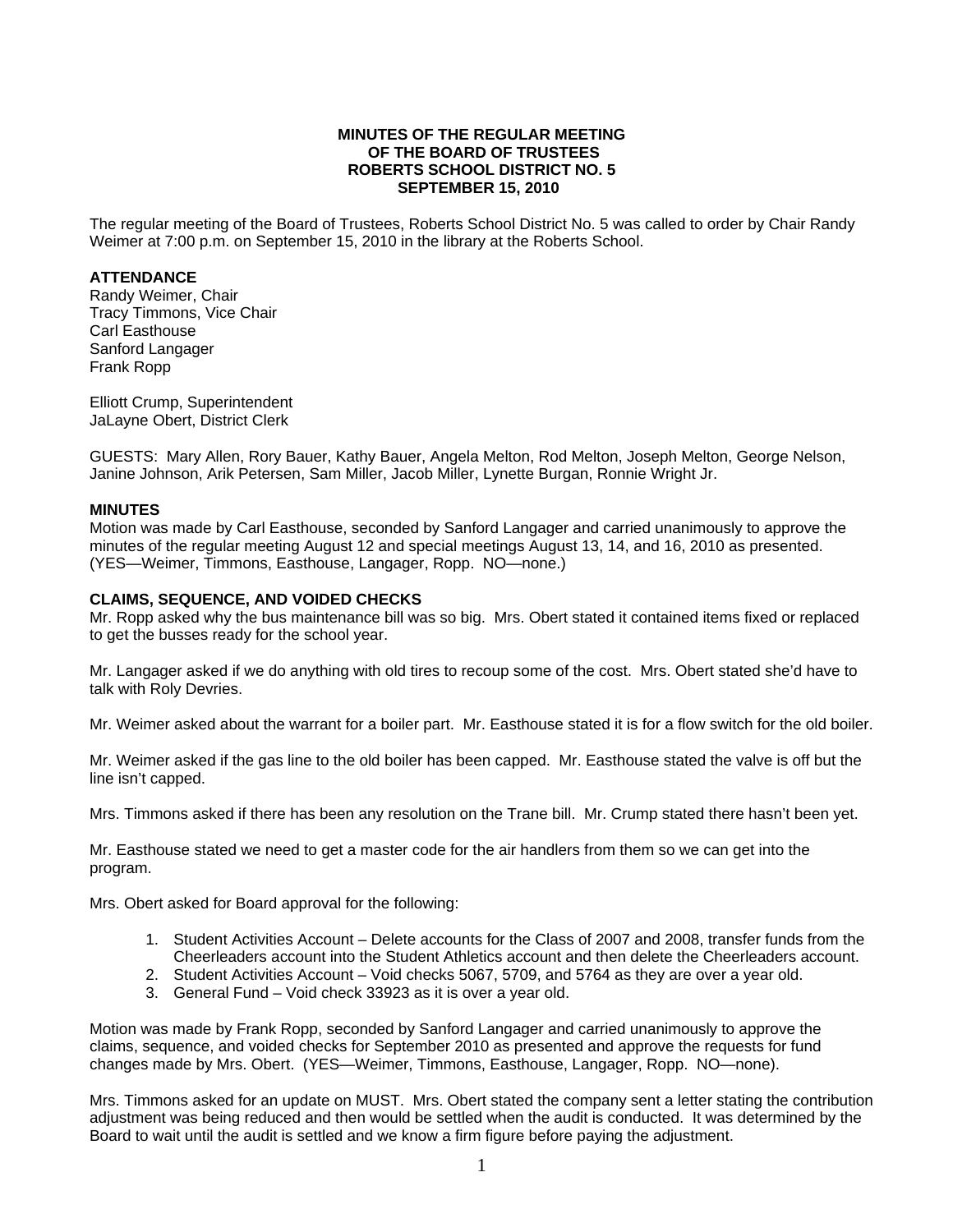## **PUBLIC COMMENT**

Janine Johnson asked that guidelines by established for movies shown on the bus going to sporting events and in the classroom. She stated a movie was shown last year on the bus that was totally inappropriate and she doesn't want it to happen again. She added she hopes showing movies in the classroom is limited to special occasions and a note should be sent to the parents so they can decide if they want their child to view the movie.

Sam Miller stated he would hate to see movies not allowed at all as some of the students travel long distances on the bus.

Mr. Ropp stated adding the DVD player was discussed when we purchased the bus and the drivers feel the students are much quieter and stay in their seats better with the movies.

Mr. Crump stated it will be easy to get a list of appropriate movies for each level and teachers and coaches can check with him before showing a movie.

Mr. Weimer asked if we need to suspend showing movies until we have some guidelines established.

Mrs. Timmons stated movies don't have to be suspended if Mr. Crump approves them until we talk with staff and get guidelines set.

Mr. Crump stated he will make sure appropriate movies are shown until we get something in place.

Ronnie Wright Jr. commented we may need to look into a co-op for the boys basketball program as the participation numbers don't look good.

Mr. Weimer stated we need to schedule a meeting later this month to discuss basketball like we did the football meeting.

Mr. Wright stated that may be too late to co-op.

Mr. Weimer stated we'll talk about this subject later in the meeting.

## **STUDENT PRESENTATION**

Jacob Miller stated he represented Roberts High School at Boys' State this summer, a program that gives boys from across the state an insight into how the government runs.

Mr. Miller stated the aspect of Boys' State he really enjoyed is being elected to a senate seat. He added what he disliked was the inadequate information he received to attend the event and the lax requirements for selection of participants. He stated he was chosen to receive the Samsung Scholarship and will compete for that scholarship on the national level.

Mrs. Timmons asked how we get word out to other students about participating in this event. Mr. Miller stated we could put articles in the newsletter and also on the website.

#### **PERSONNEL**

SPECIAL EDUCATION AIDE – Mr. Crump recommended hiring Carly May for the special education aide for 39 hours per week at \$13.00 per hour.

Motion was made by Tracy Timmons, seconded by Carl Easthouse and carried unanimously to hire Carly May for the special education aide for 39 hours per week at \$13.00 per hour. (YES—Weimer, Timmons, Easthouse, Langager, Ropp. NO—none).

BUS DRIVER POSITION – Mr. Crump reported Amber Mullin passed the written portion of the test for bus driver licensure and will begin driving practice with Dick Sederberg to prepare for the driving portion.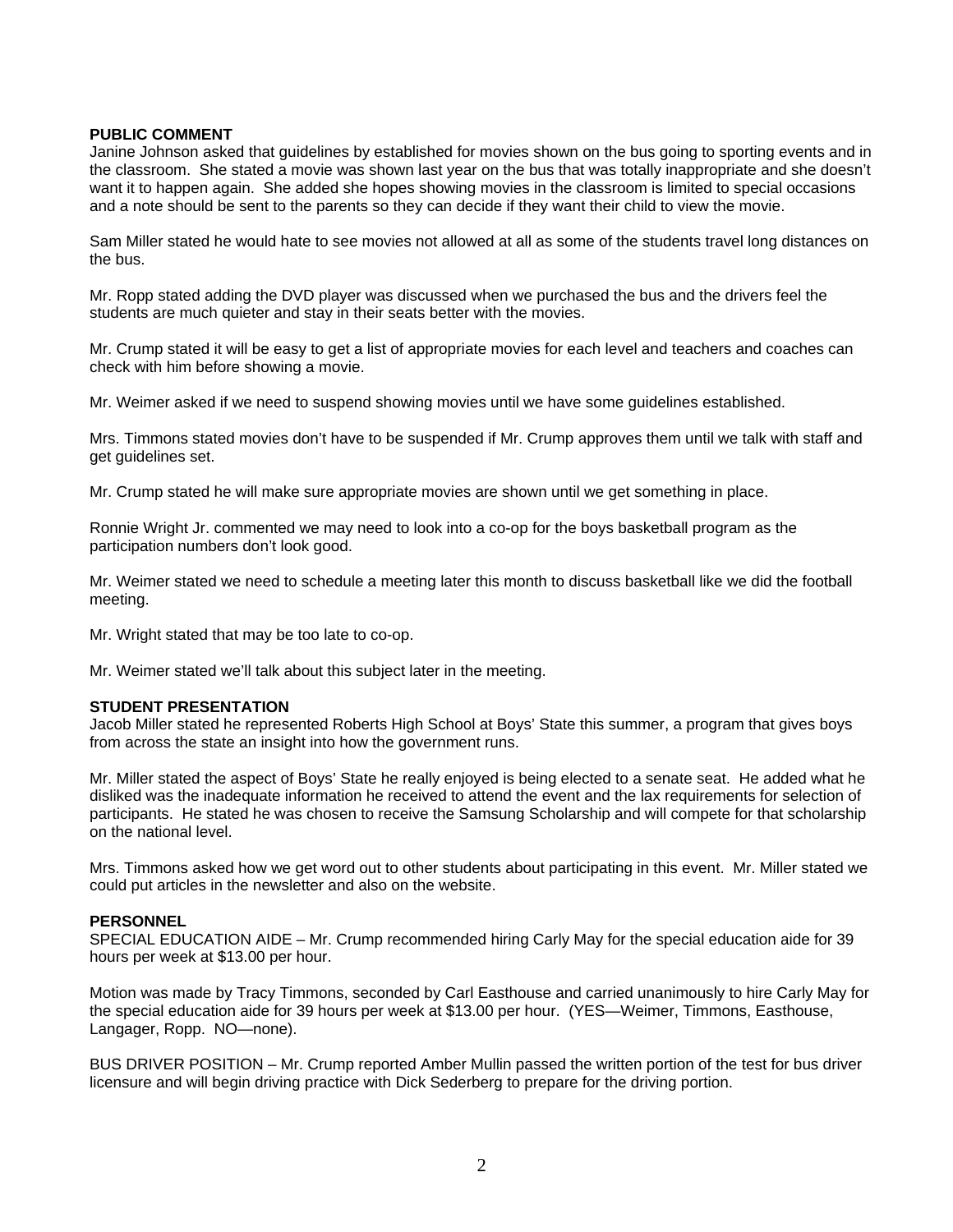Mrs. Timmons asked how much practice time will be needed. Mr. Crump stated until Ms. Mullin is comfortable driving the bus but he hopes it will be before Mr. Sederberg leaves in November. He added Roger Braten will also soon be available to substitute.

Mr. Langager stated Bill Temple may also be available to substitute.

BASKETBALL COACHING POSITON – Mr. Weimer stated Mr. Crump is recommending holding a special meeting to discuss basketball as was done with the football program.

Mr. Crump stated he feels it would be a good idea to call parents of students involved in the sport so we can get the issues in the open and do the best thing for players and the program.

It was decided to hold the meeting on Wednesday, September 29, 2010, at 7:00 p.m.

Mrs. Timmons asked if there is any information we need to get before the meeting.

Mr. Weimer stated the first thing we need to do is check with the MHSA to see if a co-op is even possible.

Mr. Crump stated there are other options besides having a co-op program. He added next year looks like it will be the toughest and we may have to consider having a Junior Varsity program..

Ronnie Wright stated we may not have enough players to practice with just our students.

Mr. Weimer stated if we're looking at a co-op program, we need to invite parents of younger students.

Mr. Crump stated we will notify parents of students in the sixth grade and up.

## **NEW BUSINESS**

OUT OF DISTRICT STUDENTS – Mrs. Obert stated approval of the following students from other districts is needed:

 Maverick Bushnell Colton Mullin Miranda and Sophia Boughey Samantha Rosebrock

Motion was made by Carl Easthouse, seconded by Frank Ropp and carried unanimously to approve the out of district agreements for Maverick Bushnell, Colton Mullin, Miranda Boughey, Sophia Boughey, and Samantha Rosebrock. (YES—Weimer, Timmons, Easthouse, Langager, Ropp. NO—none).

BEARTOOTH ELECTRIC – Mr. Crump reported he has been informed by Beartooth Electric that when they changed the district from a residential customer to a commercial customer in April, they forgot to add the demand charge onto the bill. He added the additional amount, \$1735.14, will be added to the September bill.

REA DINNER – Mr. Crump stated Beartooth Electric will be holding its annual meeting and dinner in the new gym on September 25, 2010.

Mr. Nelson stated we'll have to ensure there is adequate parking for the football game and room to allow the Custer bus to get in and out. He suggested Beartooth Electric check our football schedule next year before they set their meeting date.

Mr. Nelson stated he is arranging for portable toilets for the football game and asked if we also need them for recess. After discussion, it was decided to get the portable toilet for the football game only at this time.

SPECIAL EDUCATION CO-OP – Mr. Crump stated the districts involved in a special education co-op must verify in writing each year their intent to continue with the co-op.

Motion was made by Tracy Timmons, seconded by Carl Easthouse and carried unanimously to approve continued membership in the Yellowstone-West/Carbon County Special Service Cooperative for the 2010-2011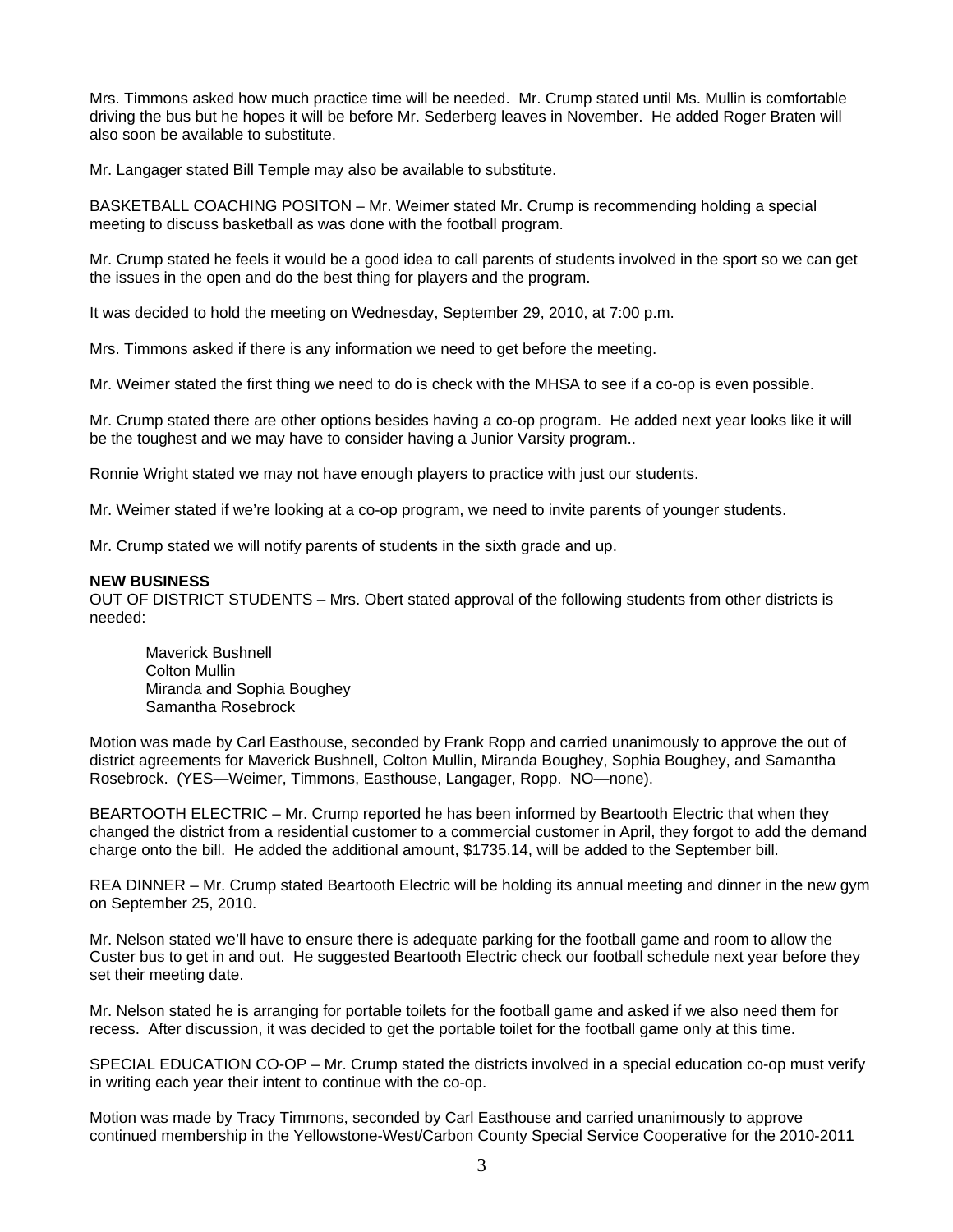school year and appoint Elliott Crump as their representative on the Cooperative Joint Advisory Board. (YES— Weimer, Timmons, Easthouse, Langager, Ropp. NO—none).

ROCKET GEAR – Mr. Crump stated he received a brochure from Montana Correctional Enterprise about producing school apparel such as t-shirts and hats. He added he stopped at the facility to talk with the manager and they have a nice product at a reasonable price. He added if we decide to order from them, we could have the merchandise here for homecoming.

Mr. Weimer asked if Student Council will be selling the clothing. Mr. Crump stated Student Council will be in charge of arranging to get it sold.

Motion was made by Carl Easthouse, seconded by Sanford Langager and carried unanimously to approve the purchase of Rocket Gear through MCE for resale with a limit of \$500.00. (YES—Weimer, Timmons, Easthouse, Langager, Ropp. NO—none).

SCHOOL WEBSITE – Mr. Crump stated the school website is up and running. He added we'll advertise the Rocket Gear on the site and see if we can take orders from it. He stated an article by Jacob Miller about Boys' State will be added and perhaps linked to the Boys' State Website.

MISCELLANEOUS – Mr. Weimer asked the Board if we should be spending our budget more evenly throughout the year rather than waiting to make major purchases at year-end. He stated he would like to see us get a few more SmartBoards.

Mr. Crump stated he is currently working with the Roberts Community Foundation on a grant for a SmartBoard.

Mr. Ropp asked how many we would have to buy so every teacher had a SmartBoard.

Mr. Crump stated it would require nine to have one per teacher but not all teachers would use them. He added there may be some other products we could consider such as a document camera which would be very useful for science and is probably a little cheaper.

Mr. Weimer asked that we not spend too much time waiting to hear on grants. He asked Mr. Crump to have a proposal for next month's meeting of what he would like to see for technology.

## **RECESS**

Mr. Weimer called for a short break at 8:40 p.m. and returned the meeting to regular session at 8:50 p.m.

## **OLD BUSINESS**

SUMMER MAINTENANCE – Mr. Crump reported Curt Schwend fixed the hole in the locker room and it will be fine until we can do a major remodel of that area. He added doors in the old gym and boiler room have also been installed.

Mr. Easthouse asked if it is worth getting a quote to have the building all keyed the same.

Mr. Weimer stated we asked about that before and it was terribly expensive.

Mr. Weimer stated at the meeting with the teachers, Mr. Jones and Mr. Schoonover brought up the issue of the heat.

Mr. Easthouse stated the heat in that area was fixed last winter and the boiler hasn't even been turned on this fall.

MISCELLANEOUS – Mrs. Timmons asked if there is anything new with the contract with Coca-Cola. Mr. Crump stated with the laws changing regarding the sale of soda pop in schools, companies are very cautious and unless something really good comes along, we should probably not have a contract with anyone.

Mrs. Timmons asked if anything has been done with a salary schedule for classified staff.

Mr. Crump stated this issue is complicated because we already have people at salary levels so implementation would be difficult.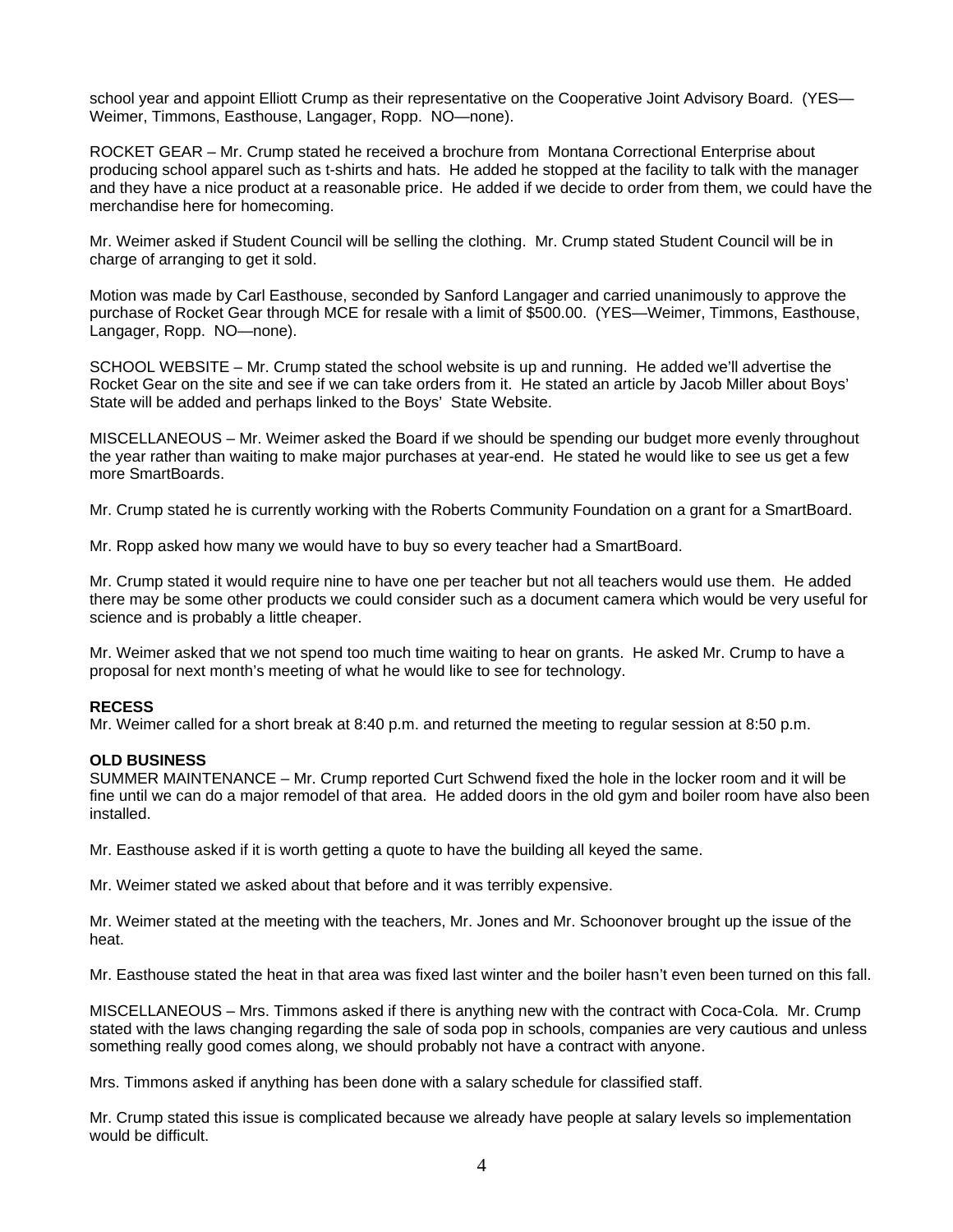Mrs. Timmons stated we need to have something for negotiations.

Mrs. Timmons stated the grant for the brick project has gone to CTEP.

Mr. Crump stated both custodians are registered for classes to prepare them to take the test for the boiler license.

Mr. Crump stated the sixth graders are adjusting to their new schedule very well. He added Mrs. Hogan has been an essential element in the success of that transition.

Mrs. Timmons asked how the football co-op is going. Mr. Crump stated the co-op has some hiccups but we are doing our best to make the program work.

Mrs. Timmons asked if there is anything the Board can do.

Mr. Langager stated there is a football co-op board and perhaps it needs to meet again.

Mr. Crump stated the best way to address this is to keep things in the open and discuss them where people can have input.

# **SUPERINTENDENT REPORT**

ENROLLMENT FIGURES – Mr. Crump stated our current enrollment is 118 with 26 students at the high school level, 19 at junior high, and 73 at the elementary level.

SUPERINTENDENT SCHEDULE – Mr. Crump stated he will be attending a meeting of the special education co-op on September 28 and is trying to decide whether to attend MCEL in October or use those days to do some curriculum work.

Mr. Crump stated he received a request from Isaac Marble to use the school for some filming on either November 6 and 7 or November 13 and 14. He stated there is nothing scheduled in the building on those dates but he is concerned with supervision as Mr. Marble is talking about having 30 people involved.

Mrs. Timmons asked about the topic of the film.

Mr. Ropp stated he doesn't know the topic but it is a remake of a film to submit to a film festival. He stated Mr. Marble would have to be responsible for paying for security.

Mr. Crump stated he would talk to Mr. Andersen to see if the drama class would be interested in sitting in on the filming and then there would be supervision. He stated he will contact Mr. Marble.

STUDENT UPDATES – Mr. Crump stated homecoming is scheduled for September 20-25 with the bonfire on Wednesday night and the parade on Friday.

Mr. Crump reported the following results of the Student Council election:

 Kelsey Kessner – President Sarah Novasio -- Vice President Trisha Ayre – Treasurer Kylee McDonnell – Secretary

Mr. Crump stated he would like to have members of Student Council give the student updates at each Board meeting.

TEACHER UPDATES – Mr. Crump stated he has a question for the Board regarding teacher leave requests. He received two requests for personal leave days that would be used to extend school vacations and he is not in favor of doing that as he doesn't feel it is in the best interest of the students.

Mrs. Timmons stated approval of personal days for teachers is left to the discretion of the superintendent and if he feels granting the leave at that time would have a negative impact on the classroom, he shouldn't approve it.